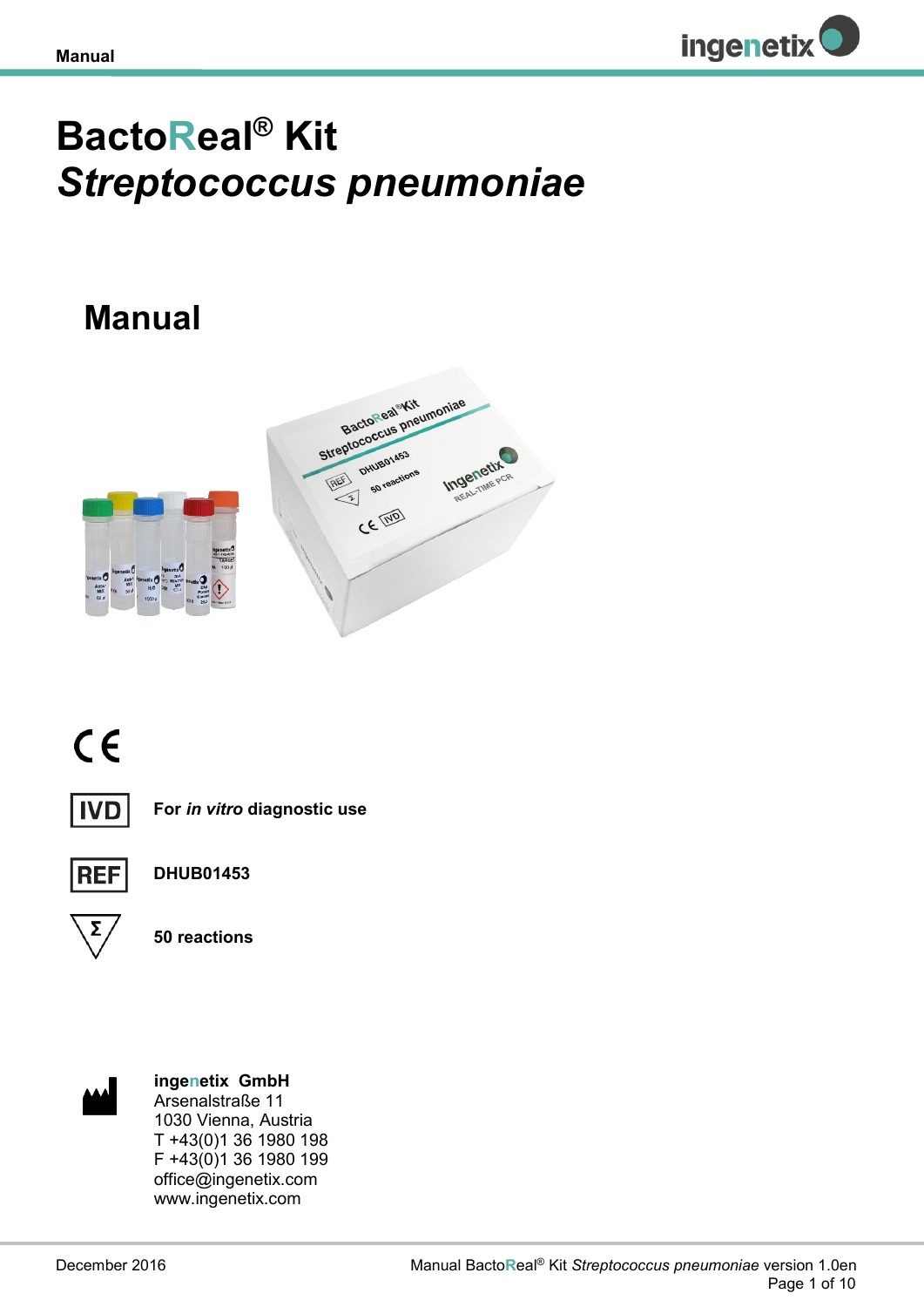

## **Index**

| 13 References | 10 |
|---------------|----|

## **Explanation of symbols**

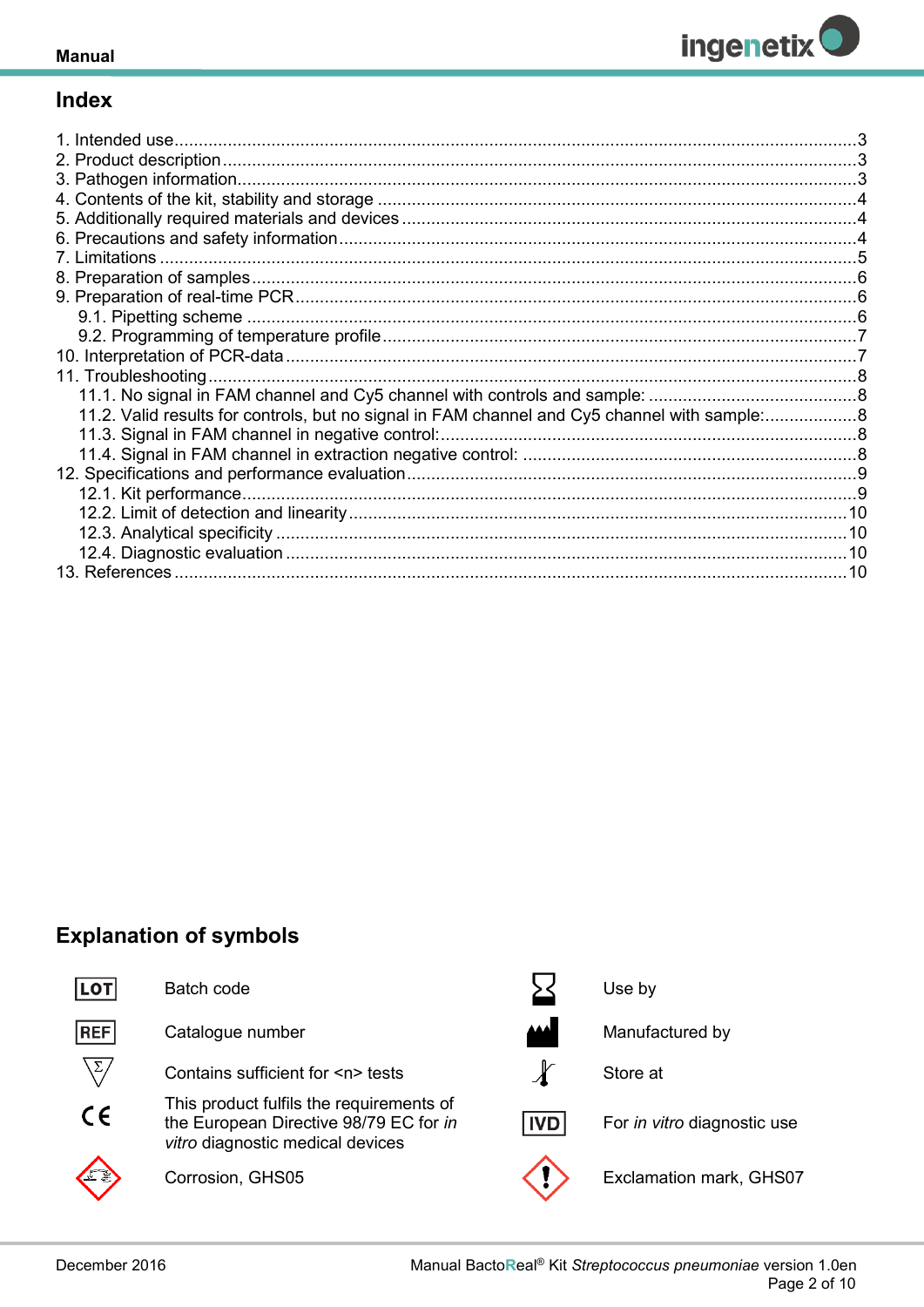## <span id="page-2-0"></span>**1. Intended use**

Bacto**R**eal® Kit *Streptococcus pneumoniae* is an *in vitro* diagnostic test, based on real-time PCR, for the detection of *Streptococcus pneumoniae* DNA.

## <span id="page-2-1"></span>**2. Product description**

Bacto**R**eal® Kit *Streptococcus pneumoniae* detects the N-acetylmuramoyl-L-alanine amidase (lytA) gene of *Streptococcus pneumoniae.*

This test allows the rapid and sensitive detection of DNA of *S. pneumoniae* from samples purified from cerebrospinal fluid and the respiratory tract (e.g. with the QIAamp DNA Mini Kit, Qiagen).

A probe-specific amplification-curve in the FAM channel indicates the amplification of *S. pneumoniae* specific DNA. An internal DNA positive control (DNA IPC) is detected in Cy5 channel and is used as DNA extraction as well as real-time PCR inhibition control. The target for the DNA IPC is extracted with the sample.

This test has been validated with the Applied Biosystems® 7500 Fast Real-time PCR System (Thermo Fisher Scientific) and tested with a LightCycler® 480 Instrument II (Roche) and Mx3005P® QPCR System (Agilent), but is also compatible with other real-time PCR instruments which detect and differentiate fluorescence in FAM and Cy5 channel.

The test is based on real-time PCR. A specific DNA sequence of the pathogen genome is detected and amplified. The generated PCR-product is detected by an oligonucleotide-probe labelled with a fluorescent dye. This technology allows a sequence-specific detection of PCR amplificates.

Ingenetix ViroReal<sup>®</sup>, BactoReal<sup>®</sup> and ParoReal Kits are optimized to run under the same thermal cycling conditions. RNA and DNA can be analysed in one run.

## <span id="page-2-2"></span>**3. Pathogen information**

*Streptococcus pneumoniae* (pneumococci) is a Gram-positive, alpha-hemolytic bacterium which can cause pneumonia (community-acquired pneumonia, CAP), bronchitis, otitis media, meningitis and sepsis. Pneumococci commonly colonize the upper human respiratory tract and can also be found in healthy persons (40% und 70%). Transmission occurs through close contact with contaminated respiratory droplets. The risk of a pneumococcal infection is much increased in persons with a weak immune system.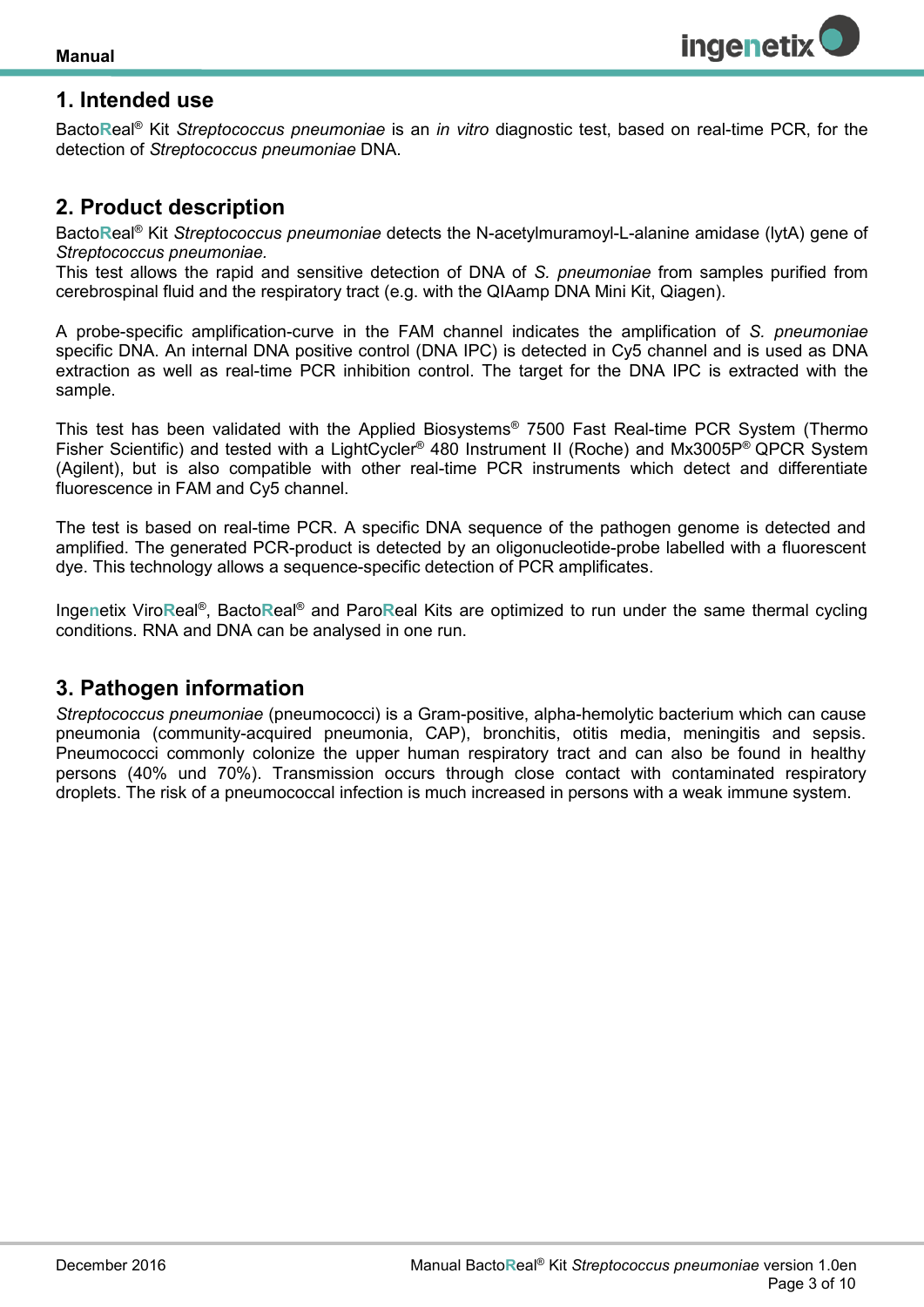## <span id="page-3-0"></span>**4. Contents of the kit, stability and storage**

| Labelling                                              | Content                                                      | Amount              | <b>Storage</b>                                                 |
|--------------------------------------------------------|--------------------------------------------------------------|---------------------|----------------------------------------------------------------|
| Streptococcus pneumoniae Assay Mix<br>(green cap)      | Primer and probe (FAM) for<br>S. pneumoniae detection        | $1 \times 50$ µl    | -15 °C to -25 °C                                               |
| DNA IPC-3 Assay Mix (yellow cap)                       | Primer and probe (Cy5) for<br>DNA IPC detection              | $1 \times 50$ µl    | $-15$ °C to $-25$ °C                                           |
| DNA IPC Target (orange cap)                            | Target for DNA IPC (internal<br>DNA positive control system) | $1 \times 100$ µl   | $-15$ °C to $-25$ °C                                           |
| Streptococcus pneumoniae Positive Control<br>(red cap) | DNA positive control (approx.<br>10,000 target copies/µl)    | $1 \times 25$ µl    | $-15$ °C to -25 °C                                             |
| DNA Reaction Mix (white cap)                           | 2 x DNA reaction mix                                         | $1 \times 500$ µl   | -15 °C to -25 °C<br>until first use,<br>then at $+4^{\circ}$ C |
| Nuclease-free water (blue cap)                         | Nuclease-free water                                          | $1 \times 1000 \mu$ | $-15$ °C to $-25$ °C                                           |

The components of Bacto**R**eal® Kit *Streptococcus pneumoniae* are stable until the expiry date stated on the label.

## <span id="page-3-1"></span>**5. Additionally required materials and devices**

- Reagents and devices for DNA-extraction
- Nuclease-free water for dilution of DNA IPC Target
- Disposable powder-free gloves
- Pipettes (adjustable)
- Sterile pipette tips with filters
- Vortex mixer
- Desktop centrifuge with rotor for 2 ml reaction tubes
- Real-time PCR instrument which is able to detect and differentiate fluorescence in FAM and Cy5 channel
- Optical 96 well reaction plates or optical reaction tubes

## <span id="page-3-2"></span>**6. Precautions and safety information**

- For *in vitro* diagnostic use. The use of this kit is limited to persons instructed in the procedures of realtime PCR and *in vitro* diagnostics.
- Clean benches and devices periodically.
- Use sterile filter pipette tips.
- Specimens should be handled as if infectious in accordance with safe laboratory procedures. Wear protective disposable powder-free gloves when handling kit reagents and specimens.
- Use separated working areas for specimen preparation, reagent preparation and amplification. Supplies and equipment must be dedicated to each of these separate working areas and ensure workflow in the laboratory from pre- to post-PCR.
- Be careful when handling samples and positive control to avoid cross contamination. Change gloves after handling of samples or positive control. Store positive or potentially positive material separately from reagents
- Prevent contamination of work equipment and reagents with DNA/RNA, nuclease or amplification products by good laboratory practice.
- Quality of DNA has a profound impact on the test performance. Ensure that the used DNA extraction system is compatible with real-time PCR technology.
- Always include a negative control per PCR-run (nuclease-free water instead of sample).
- For a valid interpretation of results, a negative control should be included during DNA-extraction (e.g. extraction of water instead of sample material), in order to exclude false-positive results due to contamination with DNA of pathogen during extraction.
- Please note the expiry date of the kit.
- Do not interchange or mix reagents from kits with different lot numbers.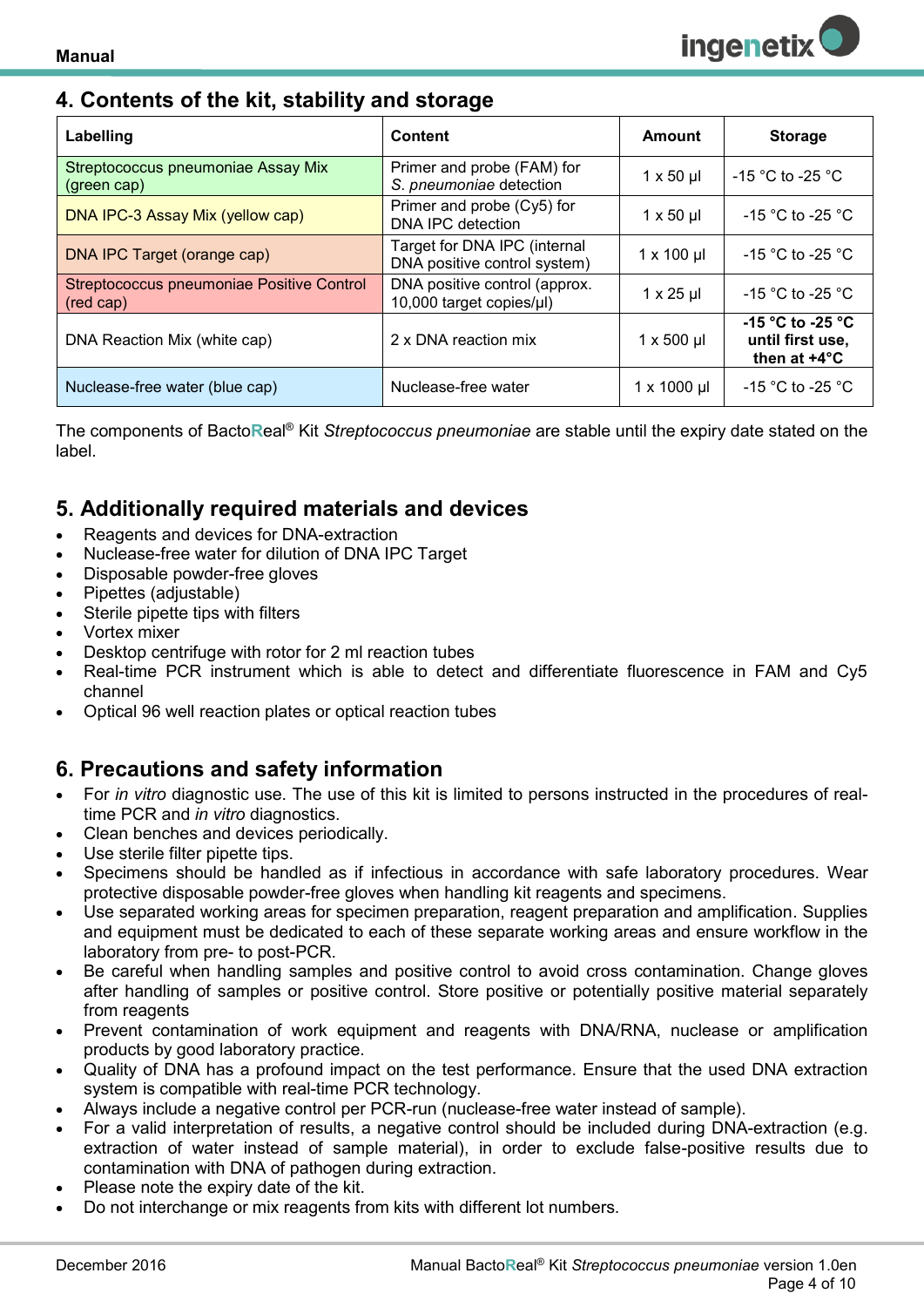

- Repeated thawing and freezing of kit components should be avoided. Protect kit components from light. **Caution:** DNA IPC Target is stored in RNA/DNA stabilizer which contains Guanidinium thiocyanate/Triton X-100 (see MSDS, www.ingenetix.com).
- Use established laboratory practices according to your local safety regulations for discarding specimens, reagents and waste.

## <span id="page-4-0"></span>**7. Limitations**

- Optimal performance of this test requires appropriate specimen collection, transport and storage, as well as an appropriate DNA extraction procedure. Detection of *S. pneumoniae* has been confirmed with cerebrospinal fluid extracts, DNA isolation and detection of *S. pneumoniae* has been validated with sputum samples with this kit. Test performance with other specimen types has not yet been assessed.
- A negative test result does not exclude the possibility of *S. pneumoniae* infection, because test results may be affected by improper specimen collection, technical error, specimen mix-up or pathogen quantities below the assay sensitivity. The presence of PCR inhibitors may lead to invalid results.
- For this kit highly specific primers and probes have been selected. However, false-negative or less sensitive results might be obtained due to sequence heterogeneity within the target region of not yet described clinical subtypes.
- Results should be interpreted in consideration of clinical and laboratory findings, since *S. pneumoniae* can also colonize the mucous membrane of healthy persons.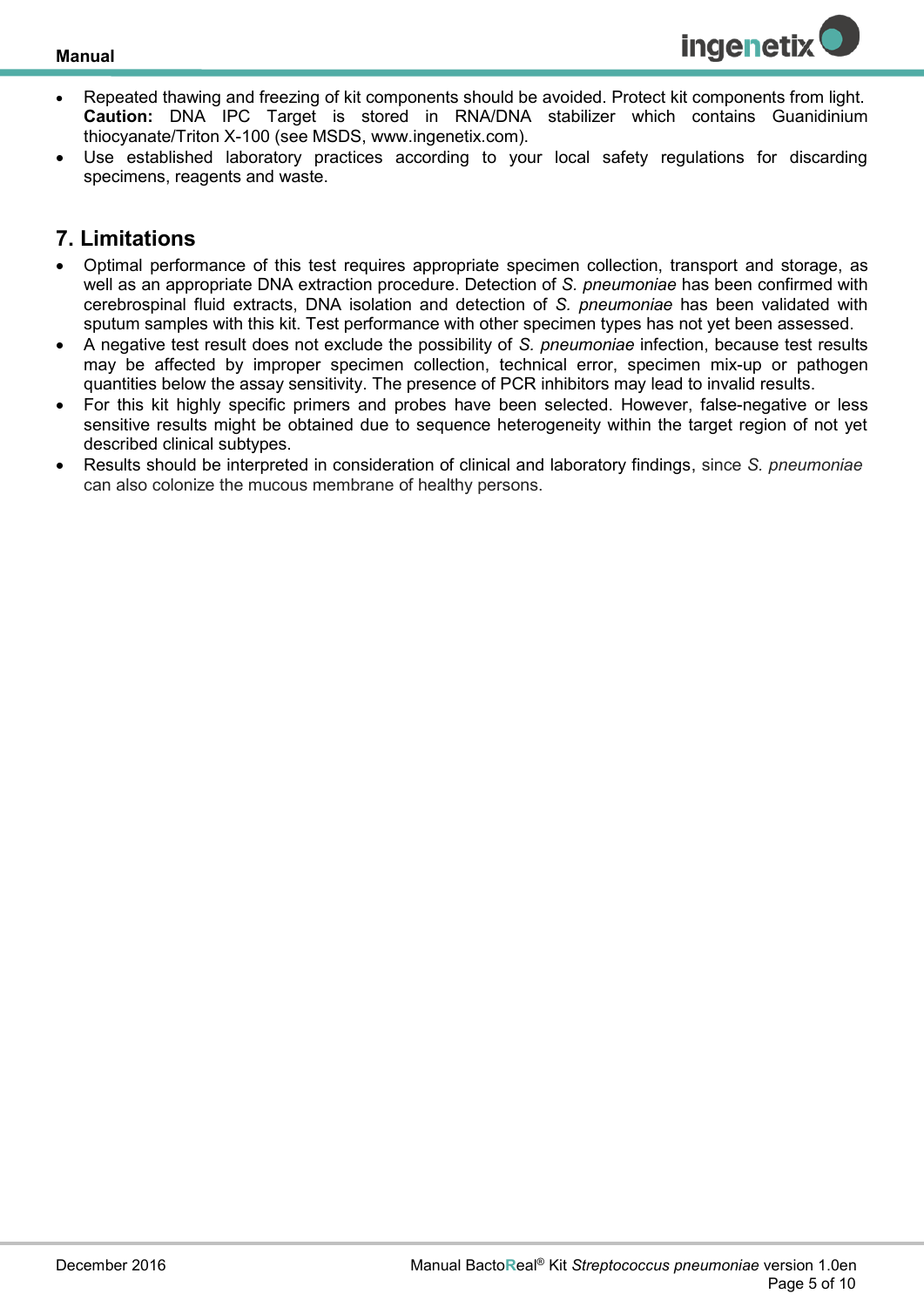

## <span id="page-5-0"></span>**8. Preparation of samples**

Extract samples with a DNA extraction system compatible with real-time PCR technology. An extraction negative control should be included during DNA-extraction (e.g. extraction of water instead of sample material).

The **DNA IPC Target** has to be added during extraction. The DNA IPC is used as a control of DNA extraction, identifies possible PCR inhibition and confirms the integrity of kit reagents.

**Caution**: The DNA IPC Target must not be added directly to the sample material but has to be pipetted to the lysis buffer.

 $\rightarrow$  For an elution volume of 50-100 µl: Per sample, spike 1 µl DNA IPC Target into lysis buffer.

 $\rightarrow$  For an elution volume of >100 µl or when using an automated extraction system: Per sample, spike 2 µl DNA IPC Target into lysis buffer.

## <span id="page-5-1"></span>**9. Preparation of real-time PCR**

- Include one negative control (water), one positive control and one extraction negative control per PCR run.
- It is recommended to analyse samples in duplicates, which increases the probability of pathogen detection and facilitates interpretation of results*.*
- Thaw DNA samples on ice.
- Thaw kit components at room temperature. When thawed, mix components, centrifuge briefly and keep on ice.
- Mix the DNA Reaction Mix to ensure homogeneity of solution.
- **Positive Control**
	- $\rightarrow$  Use 1 µl of Streptococcus pneumoniae Positive Control + 4 µl nuclease-free water. Pipette positive control at last.

#### <span id="page-5-2"></span>**9.1. Pipetting scheme**

|                                  |                                    | Per sample   |
|----------------------------------|------------------------------------|--------------|
| <b>Preparation of Master Mix</b> | Nuclease-free Water*               | $3.0 \mu$    |
| (mix well)                       | <b>DNA Reaction Mix</b>            | $10.0$ $\mu$ |
|                                  | Streptococcus pneumoniae Assay Mix | $1.0 \mu$    |
|                                  | <b>DNA IPC-3 Assay Mix</b>         | $1.0$ $\mu$  |
|                                  | <b>Total volume Master Mix</b>     | $15.0$ µl    |
| <b>Preparation of PCR</b>        | <b>Master Mix</b>                  | $15.0$ µl    |
|                                  | DNA-Sample*                        | $5.0$ $\mu$  |
|                                  | <b>Total volume</b>                | $20.0$ $\mu$ |

\*1-8 µl of the sample can be used. When using ≠ 5 µl sample, the volume of water has to be adjusted accordingly.

→ **If DNA IPC Target was not added during extraction:** Freshly dilute the DNA IPC Target 1:100 with nuclease-free water and add 1 µl per sample directly to the master mix.

**Caution:** The use of more than 1 ul diluted (1:100) DNA IPC Target per reaction causes inhibition of the real-time PCR reaction.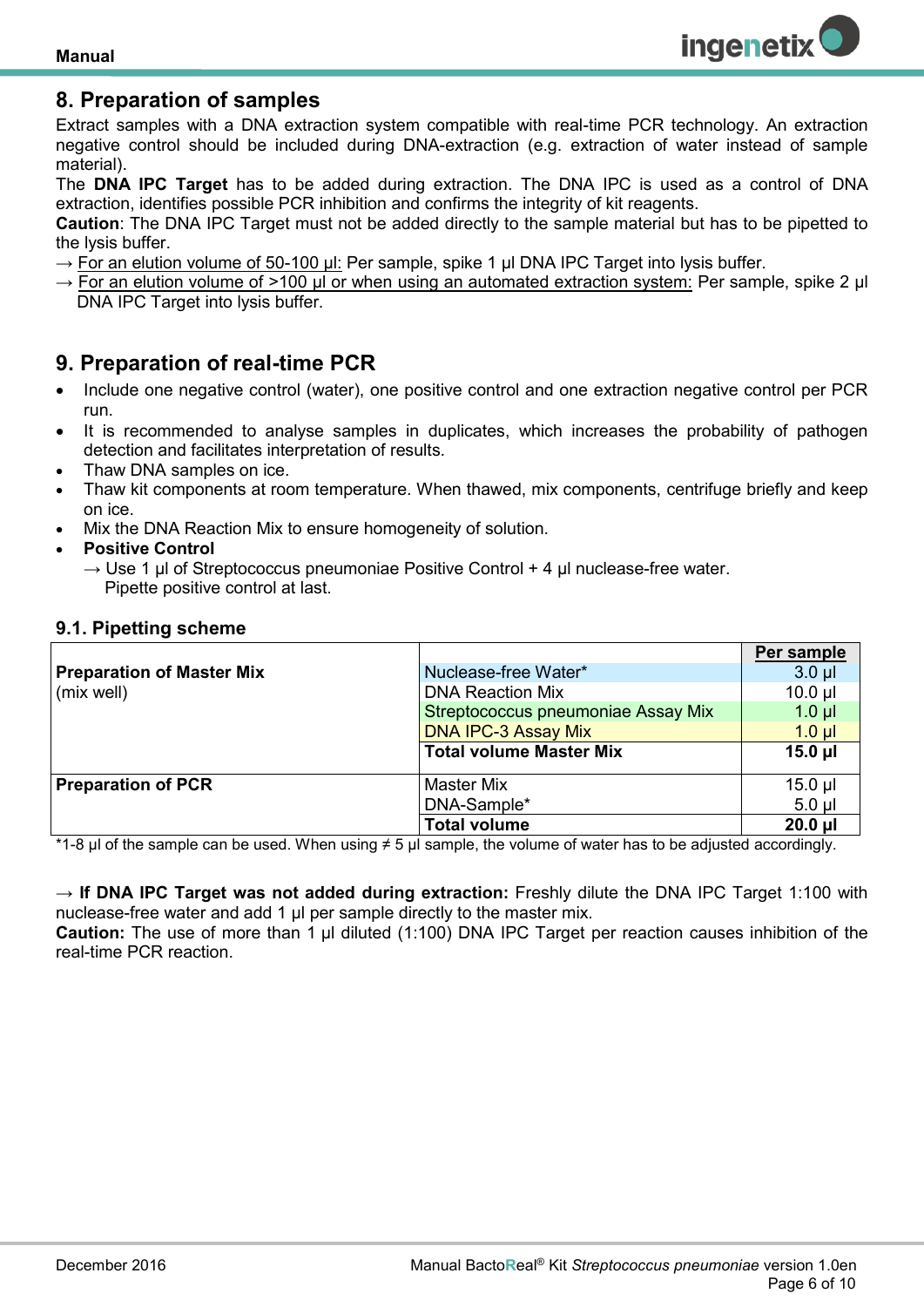#### <span id="page-6-0"></span>**9.2. Programming of temperature profile**

Please find further information on programming the real-time PCR instrument in the respective operator's manual. Take into consideration that some PCR-platforms have to be calibrated with the corresponding dye before performing a multiplex-PCR.

**Select detection channel:** FAM-TAMRA, 530 nm (for *S. pneumoniae*)

Cy5-NONE, 667 nm (for DNA IPC-3)

**Select reference dye (passive reference)**: ROX **Sample Volume:** 20 µl **Temperature Profile:** 

| Program 1                   | Program 2                   | Program 3                                                    |
|-----------------------------|-----------------------------|--------------------------------------------------------------|
| Cycles: 1<br>Analysis: None | Cycles: 1<br>Analysis: None | Cycles: 45<br>Analysis: Quantification<br>Acquisition at 60° |
|                             | $95^{\circ}$ C              | $95^{\circ}$ C                                               |
|                             | 20 sec                      | 5 sec<br>$60^{\circ}$ C                                      |
| $50^{\circ}$ C              |                             | 1 min                                                        |
| $*2$ min                    |                             |                                                              |

For ABI PRISM® 7500: Ramp speed: "Standard"

For LightCycler® 480 instrument: Detection format: 2 Color Hydrolysis Probe

**\*Note:** If viral RNA should be also detected in the same PCR run, program 1 has to be prolonged to 15 min at 50°C. This temperature profile can be used for all inge**n**etix Viro**R**eal® , Bacto**R**eal® , Myco**R**eal and Paro**R**eal kits for the detection of DNA or RNA.

#### <span id="page-6-1"></span>**10. Interpretation of PCR-data**

For analysis of PCR results select fluorescence display options 530 nm (FAM channel) for the *S. pneumoniae* target and 667 nm (Cy5 channel) for the DNA IPC target. Samples with positive Ct or Cpvalues are considered positive. Please additionally check the amplification-curves manually. Samples should be inspected both in logarithmic and linear scale view and compared with the negative control.

|                             | <b>FAM channel</b><br>S. pneumoniae target | Cy5 channel<br><b>DNA IPC target</b> | Interpretation |
|-----------------------------|--------------------------------------------|--------------------------------------|----------------|
| Negative control            | <b>Negative</b>                            | Negative / Positive <sup>1</sup>     | Valid          |
| Positive control            | Positive                                   | Negative / Positive <sup>1</sup>     | Valid          |
| Extraction negative control | <b>Negative</b>                            | Positive                             | Valid          |
| Sample                      | Positive                                   | Positive / Negative <sup>2</sup>     | Positive       |
| Sample                      | Negative                                   | Positive                             | Negative $3$   |
| Sample                      | Negative                                   | Negative                             | Invalid        |

<sup>1</sup>Only positive if the DNA IPC Target was added at a 1:100 dilution directly to the master mix <sup>2</sup>High pathogen load in the sample can lead to reduced or absent signal of DNA IPC <sup>3</sup>The positive signal of the DNA IPC excludes a possible PCR inhibition. However, IPC Ct-values should

show comparable results. A shift of Ct-values can indicate a partial inhibition of PCR.

In case of invalid data, analysis has to be repeated with the remaining or newly extracted DNA sample (see 11. Troubleshooting).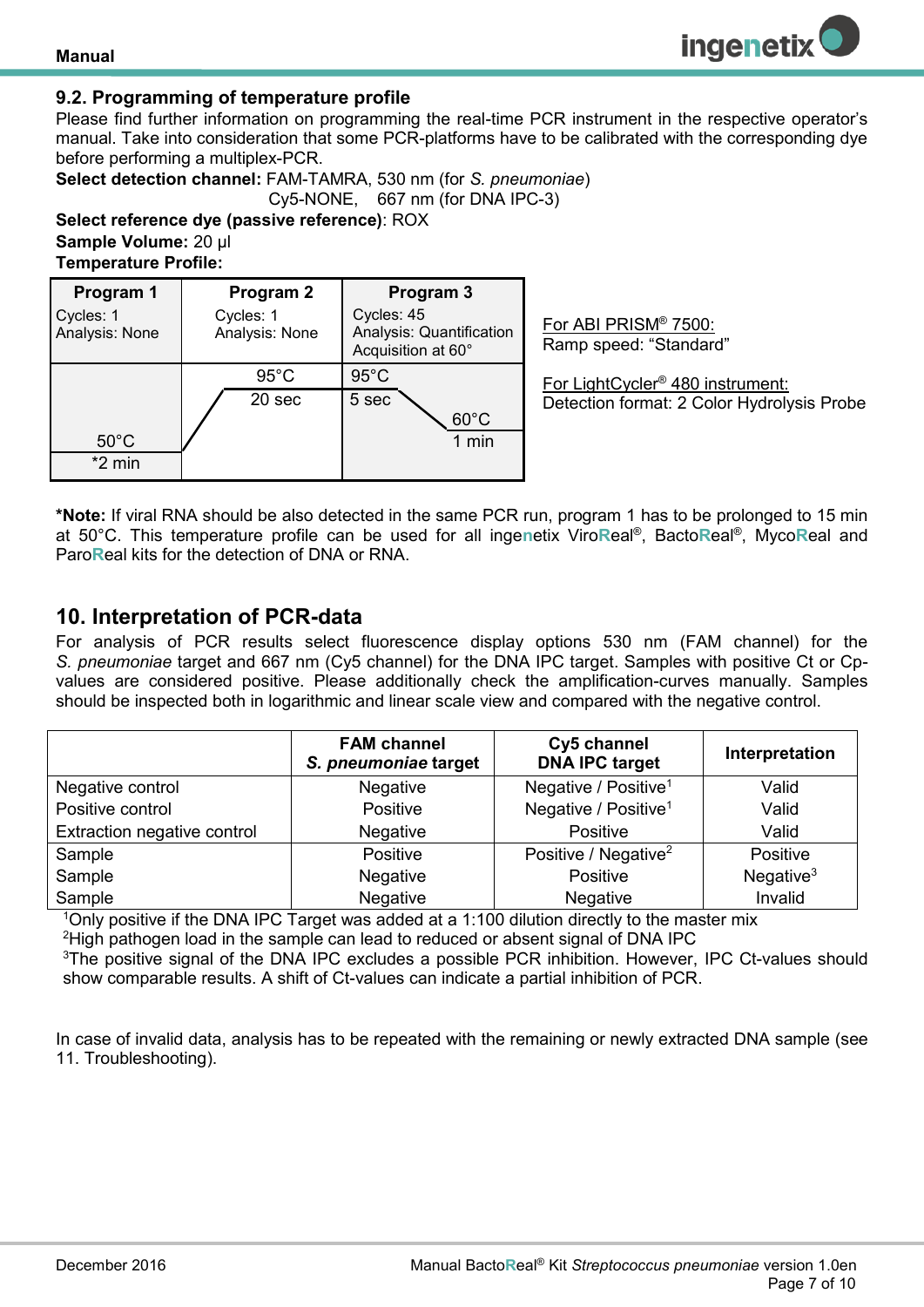## <span id="page-7-0"></span>**11. Troubleshooting**

#### <span id="page-7-1"></span>**11.1. No signal in FAM channel and Cy5 channel with controls and sample:**

• Incorrect programming of the temperature profile or detection channels of the real-time PCR instrument.  $\rightarrow$  Compare temperature profile and programming of detection channels with the protocol.

**ingenetix** 

 Incorrect configuration of PCR reaction.  $\rightarrow$  Check your work steps (see pipetting scheme) and repeat PCR, if necessary.

#### <span id="page-7-2"></span>**11.2. Valid results for controls, but no signal in FAM channel and Cy5 channel with sample:**

- Incorrect programming of detection channels with the sample.  $\rightarrow$  Compare programming of detection channels with protocol.
- If the DNA IPC Target was added during extraction:
	- PCR reaction has been inhibited.
	- DNA extraction has failed.
	- The undiluted DNA IPC Target has not been added to lysis buffer of sample.
	- The extracted sample has not been added to PCR reaction.
	- $\rightarrow$  No interpretation can be made. Make sure you use a recommended method for DNA isolation and stick closely to the manufacturer's instructions. Check your work steps.

#### <span id="page-7-3"></span>**11.3. Signal in FAM channel in negative control:**

- A contamination occurred during preparation of PCR.
- $\rightarrow$  Repeat PCR with new reagents in replicates.
- $\rightarrow$  Strictly pipette positive control at last.
- $\rightarrow$  Make sure that work space and instruments are cleaned at regular intervals.

#### <span id="page-7-4"></span>**11.4. Signal in FAM channel in extraction negative control:**

- A contamination occurred during extraction.
	- $\rightarrow$  Repeat extraction and PCR using new reagents.
	- $\rightarrow$  Make sure that work space and instruments are cleaned at regular intervals.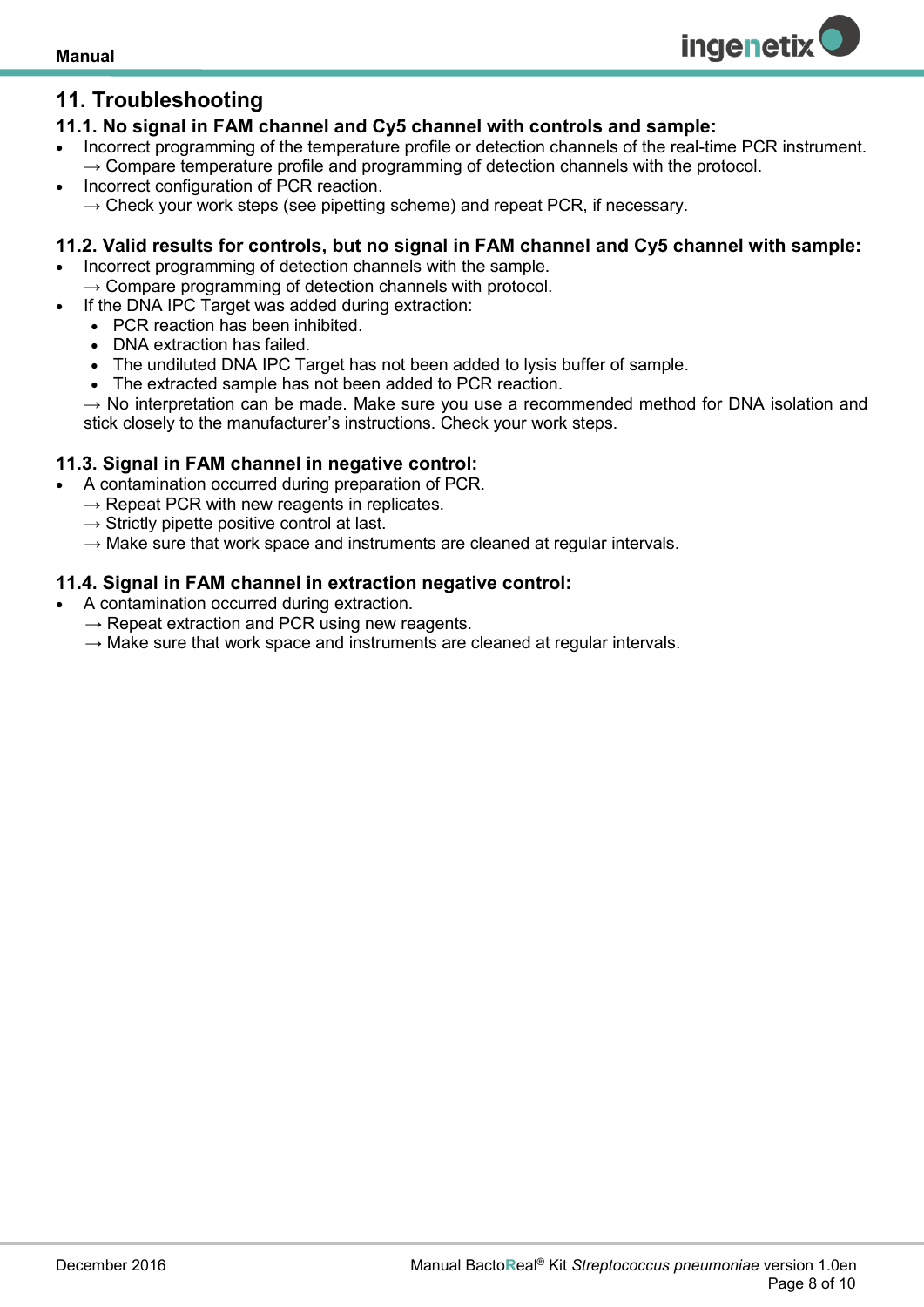

## <span id="page-8-0"></span>**12. Specifications and performance evaluation**

#### <span id="page-8-1"></span>**12.1. Kit performance**

Performance of Bacto**R**eal® Kit *Streptococcus pneumoniae* with an Applied Biosystems® 7500 Fast Realtime PCR System (Thermo Fisher Scientific) is shown in Figure 1.